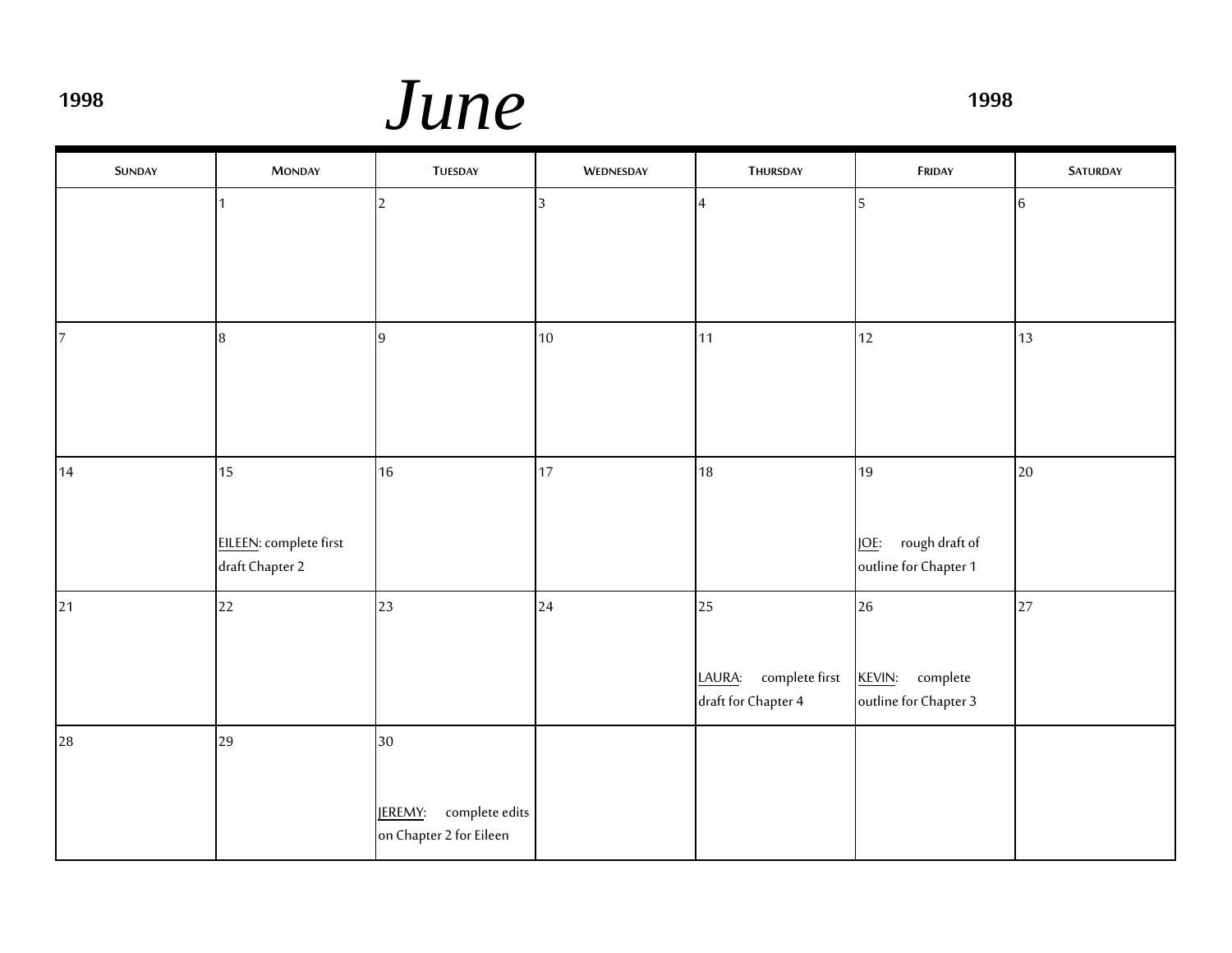**<sup>1998</sup>** *July* **<sup>1998</sup>**

| <b>SUNDAY</b> | <b>MONDAY</b>                                          | <b>TUESDAY</b> | WEDNESDAY                                                                                                      | THURSDAY                                                                                                                               | FRIDAY                                                                | <b>SATURDAY</b> |
|---------------|--------------------------------------------------------|----------------|----------------------------------------------------------------------------------------------------------------|----------------------------------------------------------------------------------------------------------------------------------------|-----------------------------------------------------------------------|-----------------|
|               |                                                        |                |                                                                                                                | $\overline{2}$                                                                                                                         | $\overline{3}$<br>complete edits<br>JEREMY:<br>on Chapter 4 for Laura | $\overline{4}$  |
| 5             | 6<br>MICHELLE:<br>complete<br>first draft of Chapter 6 | $\overline{7}$ | 8                                                                                                              | $\overline{9}$                                                                                                                         | 10                                                                    | 11              |
| 12            | 13                                                     | 14             | 15<br>complete first<br><b>JOE:</b><br>draft of Chapter 1<br><b>BOARD:</b> complete<br>review of Chapter 2 for | complete first<br>RON:<br>draft of agencies with<br>final compliance<br><b>JEREMY:</b> complete<br>edits of Chapter 6 for<br>بالممامنة | 17                                                                    | 18              |
| 19            | 20                                                     | 21             | 22                                                                                                             | 23<br>complete first<br>KEVIN:<br>draft of Chapter 3                                                                                   | 24<br><b>BOARD:</b><br>complete<br>review of Chapter 4 for            | 25              |
| 26            | 27                                                     | 28             | 29                                                                                                             | 30<br>complete final<br>EILEEN:<br>draft of Chapter 2                                                                                  | 31                                                                    |                 |